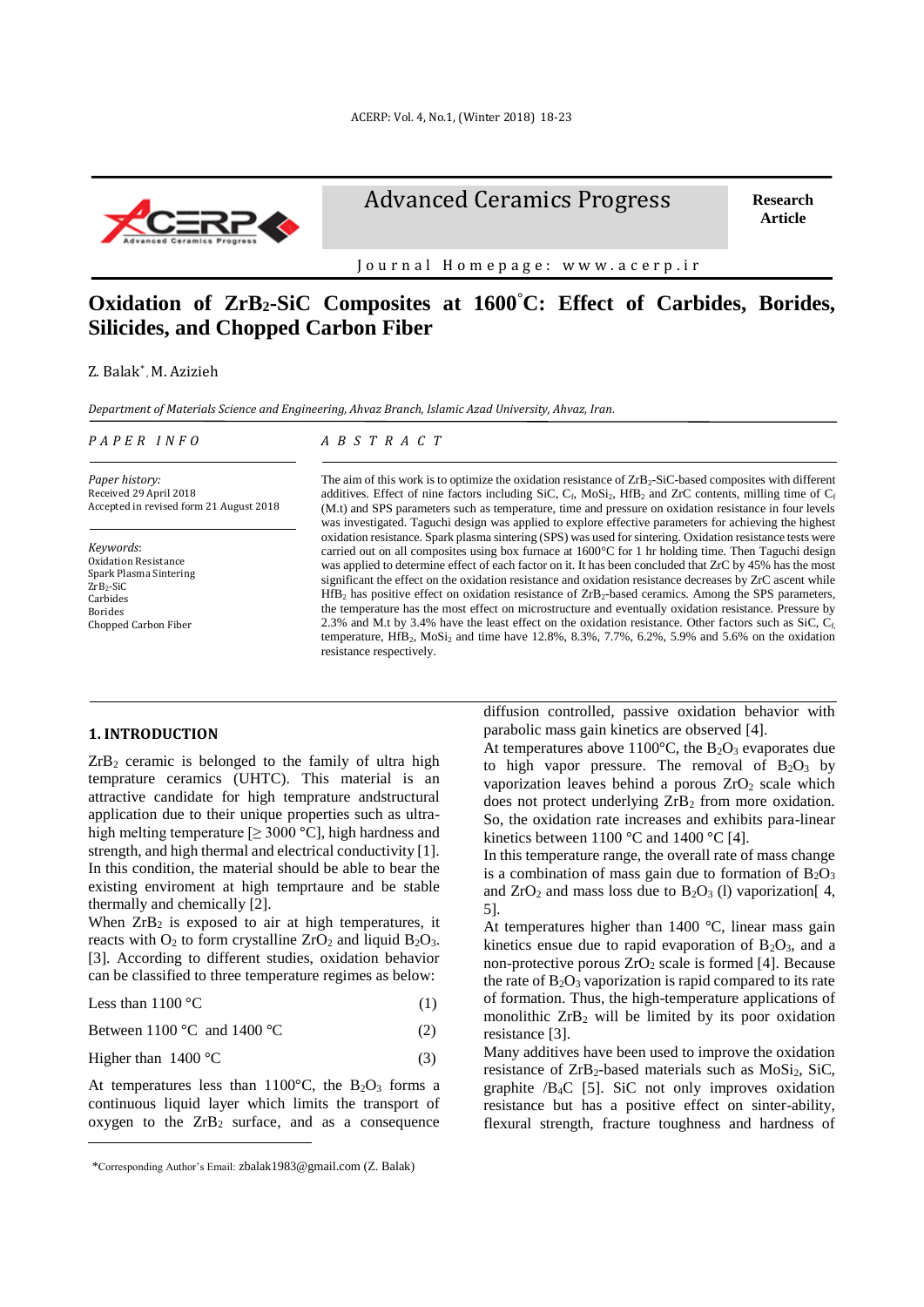$ZrB_2$ . Therefore most studies were conducted on  $ZrB_2$ -SiC composites. Up to date, the oxidation resistance of ZrB<sup>2</sup> with different SiC contents, in various temperatures were investigated by different methods. The main techniques for the evaluation of the oxidation resistance include methods involving arc-jet, furnace and oxyacetylene torch treatment [6].

In our previous works, ZrB<sub>2</sub>-based composites with different additives such as SiC,  $C_f$ , MoSi<sub>2</sub>, HfB<sub>2</sub> and ZrC were produced under different SPS conditions (temperatures, times and pressures). Effect of each factor on densification, hardness, flexural strength and fracture toughness were investigated and discussed. The aim of this work is to study the effect of each factor oxidation resistance behavior and its importance. Also oxidation resistance optimization is conducted by Taguchi method. This research has two major differences with other researches in this field. At first, in all previous researches, the effect of additives, process conditions or manufacturing producer was evaluated on one or more properties (such as densification, hardness, flexural strength, fracture toughness, etc.) separately and then their optimum values were obtained. But in this research, the optimum levels of each factor to reach composite with desired or defined mechanical properties and oxidation resistance are obtained simultaneously using Qualitek-4 software. At second, it is possible to specify the optimum values of each factor and SPS conditions for one or more combined properties which lie in the range of this work.

# **2. EXPERIMENTAL**

Starting powders and their characters were given in later our works[7-9]. Taguchi design was applied to explore effective parameters for achieving the highest oxidation resistance. Nine variables including contents of silicon carbide, short carbon fiber, molybdenum disilicide, hafnium diboride and zirconium carbide, milling time of  $C_f$  (M.t) and SPS parameters such as temperature, time and pressure in four levels were considered through the Taguchi technique. Experimental design was explained in previous work in details  $[7-9]$ . L<sub>32</sub> orthogonal array was chosen to determine the optimum conditions [7-9]. Concerning the L<sup>32</sup> orthogonal array, conditions for the preparation of each sample were given in our later works[7-9].

According to Taguchi design [9], the powders were mixed together by wet ball-milling. Then the mixed powders were put in a graphite die and were sintered by SPS apparatus at different temperatures, pressures and holding times. For oxidation evaluation, the surface of the samples was polished before oxidation. Oxidation resistance was carried out in a box furnace at 1600 °C for 1 hr.

#### **3. RESULT AND DISCUSSION**

To determine composite oxidation, weight changes of samples before and after of oxidation were measured. Images of all samples were prepared before and after oxidation (Fig. 1). To ensure about data accuracy, the test was conducted three times by sampling from three positions of the disk (A, B and C) for each composite (Fig. 2). According to Fig. 1, it can be observed that the composite 27, 19, 30 and 21 have the worst oxidation resistance and in contrary, composites 16, 24, 25, 26 and 32 indicate any oxidation in 1600 °C for 1 hr holding time.



**Figure. 1.** Images of all samples before and after oxidation

Since the composites are different with each other, at least in 6 factors, so to specify importance and influence of each factor on oxidation, the data were entered to Qualitek-4 software (version 14.5). There are three different quality characteristics in standard analysis, namely, "Larger the better", "Smaller the better", and "On-target, minimum-variation" which was explained in details in thr previous study [8]. In this situation, "Smaller the better" will be chosen.



**Figure. 2**. Positions sampling from disk for each composite

The results of ANOVA (analysis of variance) analysis are given in Fig. 3. It is clear that ZrC with 45%, SiC with 13% temperature with 8% and  $C_f$  with 8% have the most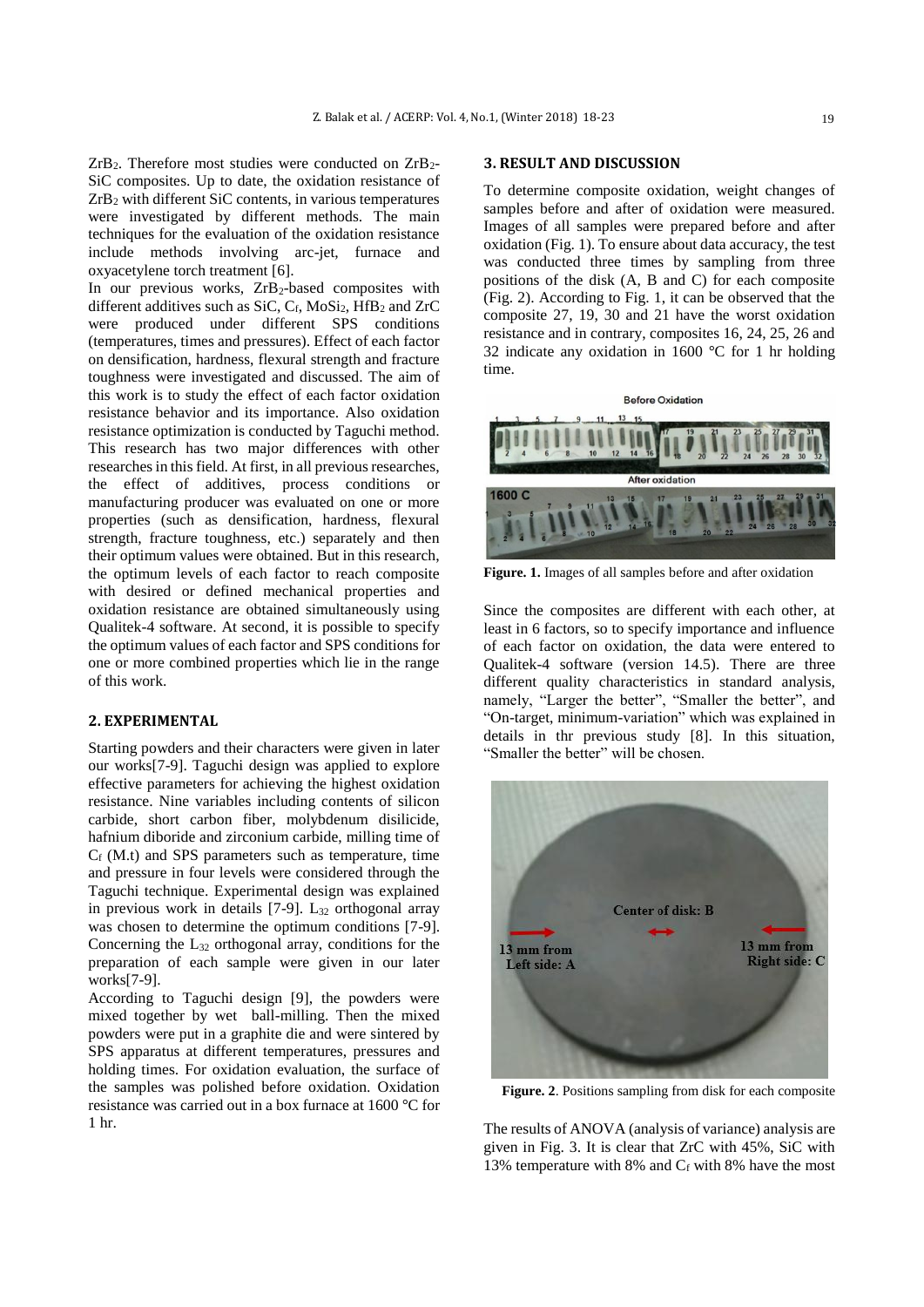effect on oxidation resistance, respectively and M.t with 3% and pressure with 2% have the least influence. Other factors, such as  $HfB_2$ ,  $MoSi<sub>2</sub>$  and time have a nearly equal portion, 6%, on oxidation resistance. The error of DOE is 2.7%. It means the design of the experiment was done correctly. Finally, to study and discuss the behavior of each factor, the standard analysis was applied.



**Figure. 3**. Results of ANOVA for each factor

# **3.1. Effect of SiC, Cf and M.t. on the oxidation resistance**

SiC addition resulted in more oxidation resistance according to Fig. 4 which is consistent with other researches reports. The addition of silica scale formers, such as SiC or MoSi<sub>2</sub>, has been shown to improve oxidation resistance above 1100 °C [10]. In fact, SiC improves oxidation resistance by glassy layer formation. Below 1100 C,  $ZrB_2$  oxidizes rapidly and the formed liquid  $B_2O_3$  acts as a barrier to oxygen diffusion resulting in passive oxidation of  $ZrB_2$  ceramic. Above 1300 C, B2O<sup>3</sup> becomes non-protective because of rapid evaporation. SiC significantly improves the oxidation resistance of the composites due to the formation of the more viscous silica-containing glass, which has a higher melting temperature, a lower vapor pressure, and is a barrier to oxygen diffusion. Indeed, SiC-containing ZrB<sup>2</sup> based UHTCs are resistance to oxidation up to high temperatures of  $1700-1800$  °C [6].

Also, it is observed that more SiC addition induced better oxidation resistance (Fig. 4). Many research have investigated the oxidation behavior of  $ZrB_2-SiC$ ceramics[11-15]. Fahrenholtz et al. have studied the structure of oxide scales on  $ZrB_2-SiC$  ceramics after oxidation at temperatures up to 1500 °C [12-15]. They indicated that the typical scale is composed of three layers: (1) a  $SiO_2$ -rich glassy layer; (2) a thin  $ZrO_2-SiO_2$ layer; (3) a SiC-depleted layer. Guo and et al. [3] were studied SiC content effect on oxidation behavior of ZrB2 based composites with 10 vol% and 30 vol% SiC(ZB30S). They found although even with 10 vol% SiC (ZB10S), an outer glassy layer was formed, it had different microstructural features on ZB10S and ZB30S.

 $ZrO<sub>2</sub>$  inclusions were observed in the layer on  $ZB10S$ , whereas very few  $ZrO<sub>2</sub>$  were found in the glassy layer on ZB30S. Also, the  $B_2O_3$  concentration of the glassy layer in the ZB30S is lower than that of ZB10S.



Figure. 4. Effect of SiC, C<sub>f</sub> and M.t. on the oxidation resistance

The lower  $B_2O_3$  concentration induced the higher viscosity of glassy layer of the ZB30S, which should retard oxygen diffusion. Finally, the higher viscosity and fewer  $ZrO<sub>2</sub>$  inclusions in the glassy layer resulted in better oxidation resistance of the ZB30S to ZB10S. Also, oxidation kinetics deviate from parabolic behavior (*n* = 2) for ZB10S, tending toward a logarithmic relationship (n= 3) for ZB30S, indicated that the glassy layer in ZB30S was more protective than that of ZB10S. Hence,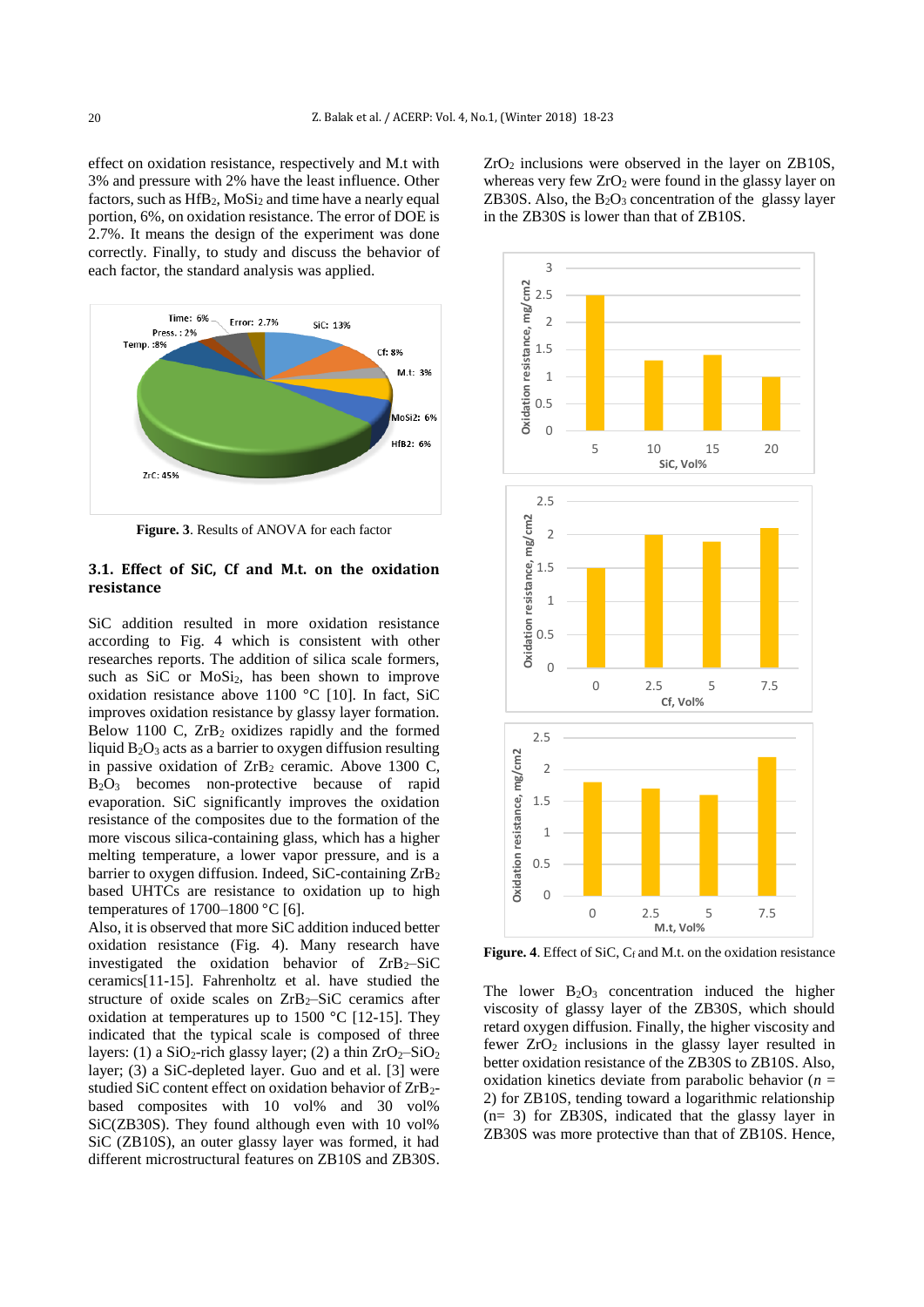we conclude that more SiC addition induced better oxidation resistance.

All  $ZrB_2-SiC$  composites from 20 to 80 vol% SiC form a continuous layer of  $SiO<sub>2</sub>$  after oxidation in air for 50 h at 1773 K. For compositions from 20 to 80 vol% SiC there is a systematic trend for the  $SiO<sub>2</sub>$  layer thickness to decrease. Over the same composition range the SiCdepletion layer thickness also decreases systematically and becomes undetectable at 65 vol% SiC [16].

 $C_f$  has the detrimental effect on oxidation resistance, as expected according to its performance during exposure in the oxidizing atmosphere. Generally, the oxidation resistance of  $C_f$  in 350 °C to 450 °C range can be improved by controlling impurities that catalyze the oxidation [16]. So, oxidation increases by the addition of Cf. Although the knowledge about its detrimental effect on oxidation, it is used to improve fracture toughness in this study. Fracture toughness data will be expressed and discussed in another our work.

M.t has no significant effect on oxidation resistance up to 5 hr, but more M.t resulted in oxidation ascent. According to the previous study [17], surface destruction of  $C_f$  occurs in 7.5 hr milling time. It seems, this destruction decreases the stability of  $C_f$  and suspends it to more oxidation. Moreover, it can be related to a more activated  $C_f$  surface to react with oxygen due to more M.t.

## **3.2. Effect of MoSi2, HfB<sup>2</sup> and ZrC on the oxidation resistance**

Metal silicides, are often utilized , to enhance hightemperature oxidation resistance for refractory  $ZrB<sub>2</sub>$  ceramics or coatings owing to the capability to form glassy silica layer.

As shown in Fig.  $5$ , MoSi<sub>2</sub> improves oxidation resistance of  $ZrB_2$ . Although its low content compares with other additives such as SiC and HfB2, it has a significant effect on it (Fig. 3). Only 6 vol% MoSi<sup>2</sup> addition in composites such as 4, 7, 10, 13, 20, 23 and 26 with different additives and SPS conditions, resulted to low oxidation (1.25) except in composite 4-four which its oxidation is 3. It can be related to its high ZrC (15 vol%) content which will be discussed in following.

The MoB, the oxidation product of element Mo in MoSi<sub>2</sub>, could help to support the integrity of the silica layer. MoB played the role defending the wholeness of the silica layer and reducing the evaporation of  $B_2O_3$  and  $MoO<sub>3</sub>$  at the same time[18].

 $HfB_2$  improves oxidation resistance of  $ZrB_2-SiC_2$  based composites in 15 vol% and has no sensitive effect in lower content, as shown in Fig. 3. Both  $HfB_2$  and  $ZrB_2$ are refractory materials which oxidize in high temperatures and creates  $HfO<sub>2</sub>$  and  $ZrO<sub>2</sub>$  oxide films respectively as follow equations:

 $ZrB_2+5/2 O_2=ZrO_2+B_2O_3$ 

 $HfB_2+5/2 O_2=HfO_2+B_2O_3$ 

Since both of these oxides have an equal melting point, 2715 °C, their oxidation resistance is the same approximately.Of course in studious was done by M. Malik, degradation appears more severe in isothermally oxidized ZS rather than HS due to phase transformations in  $ZrO<sub>2</sub>[19]$ .



Figure. 5. Effect of MoSi<sub>2</sub>, HfB<sub>2</sub> and ZrC on the oxidation resistance

Effect of  $ZrC$  on oxidation of  $ZrB_2-SiC$ -based composites are shown in Fig. 5. ZrC addition till 5 vol% does not have any significant effect on oxidation but in a higher content, has a detrimental effect and oxidation increases very sharply in 1600 °C. ZrC decreases oxidation resistance by three mechanisms: 1) Guo et al. [20] reported oxide structure of  $ZrB_2-SiC$  with the addition of 15vol%ZrC at 1500 °C and observed one ZrO<sup>2</sup> layer with large voids. This layer could not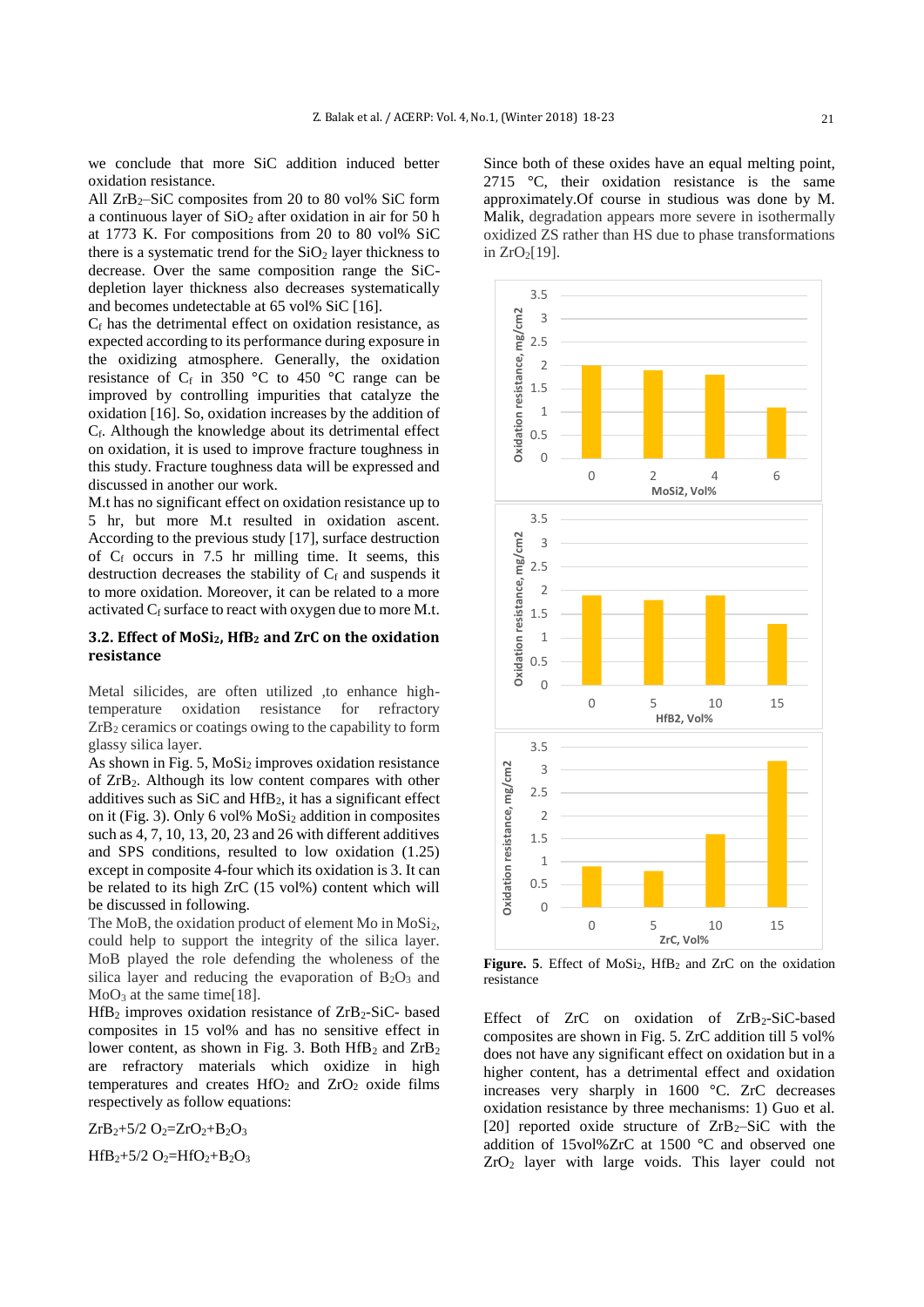effectively prevent oxygen diffusion, compared with the borosilicate glass layer on the surface of  $\text{ZrB}_2-\text{SiC}$  [21]. 2) The  $SiO<sub>2</sub>$ -rich layer was much thinner with 10 vol% ZrC (5–20 μm) and disappeared at 20 vol% ZrC. 3) The obvious static oxidation of ZSZ was attributed to the nonprotective oxidation of ZrC above 400 °C and the large volume expansion during the conversion of  $ZrC$  to  $ZrO<sub>2</sub>$ (about 32%). The oxidation of baseline ZS and low content of ZrC (10 vol%) obeyed parabolic kinetics while that containing 20 vol% ZrC followed linear kinetics[22].

### **3.3. Effect of temperature, time and pressure on the oxidation resistance**

SPS parameters effect on is shown in Fig. 6. It is obvious that the temperature has the most influence among them.



**Figure. 6**. Effect of temperature, time and pressure on the oxidation resistance

On the other hand, time and pressure have a negligible effect on it which may be related to their low effect on grain size based on previous study. Also, although temperature ascent up to 1800 °C induces oxidation reduction, more increase has an inverse effect. According to temperature effect data [8] on grain size, significant grain size ascent is observed in 1900°C. So, it seems that the finer microstructure has better oxidation resistance which of course is needed to investigate in details and prove by logical reason. It will be done in our next study.

# **3.4. Validation test with an optimum level for oxidation resistance**

To validate the obtained results, the Taguchi method is used. Optimum levels to reach the best oxidation resistance is shown in table 1. So, for results validation, a composite was prepared with optimum levels (table 1). Then oxidation test was done. No oxidation effect was observed which was completely consisted of perdition result of Taguchi method.

**TABLE 1.** Optimum values to reach the best oxidation resistance

| Factor                                                        |                         |  |  |  |  |  | $SiC$ $C_f$ M.t MoSi <sub>2</sub> HfB <sub>2</sub> ZrC T | $\mathbf{P}$ |     |
|---------------------------------------------------------------|-------------------------|--|--|--|--|--|----------------------------------------------------------|--------------|-----|
|                                                               | Vol <sub>%</sub><br>MPa |  |  |  |  |  |                                                          |              | min |
| optimum level<br>to reach the<br>best oxidation<br>resistance | 20                      |  |  |  |  |  | 1800                                                     | 30           |     |

## **4. CONCLUSION**

4.1. HfB<sub>2</sub> has the positive effect on oxidation resistance of ZrB2-based ceramics.

4.2. It has been concluded that ZrC by 45% has the most significant effect on the oxidation resistance and oxidation resistance decreases by ZrC ascent.

4.3. Among the SPS parameters, the temperature has the most effect on microstructure and eventually oxidation resistance.

4.4. Pressure by 2.3% and M.t by 3.4% have the least effect on the oxidation resistance.

4.5. Other factors such as SiC,  $C_f$ , temperature,  $HfB_2$ , MoSi<sup>2</sup> and time have 12.8%, 8.3%, 7.7%, 6.2%, 5.9% and 5.6% on the oxidation resistance respectively.

4.6. Optimum values to fabricate  $ZrB_2$ - based composite with the best oxidation resistance are as below:

|      |                | $\begin{array}{c c c c c c c c c} \hline \text{Si} & \text{C}_f & \text{M.t} & \text{MoSi}_2 & \text{HfB}_2 & \text{ZrC} & \text{T} \end{array}$ |               |  |  |
|------|----------------|--------------------------------------------------------------------------------------------------------------------------------------------------|---------------|--|--|
| 20   | $\overline{0}$ | 6                                                                                                                                                | 15 10 1800 30 |  |  |
| vol% |                | $\vert$ vol% $\vert$ hr $\vert$ vol% $\vert$ vol% $\vert$ vol% $\vert$ C $\vert$ MPa $\vert$ min                                                 |               |  |  |